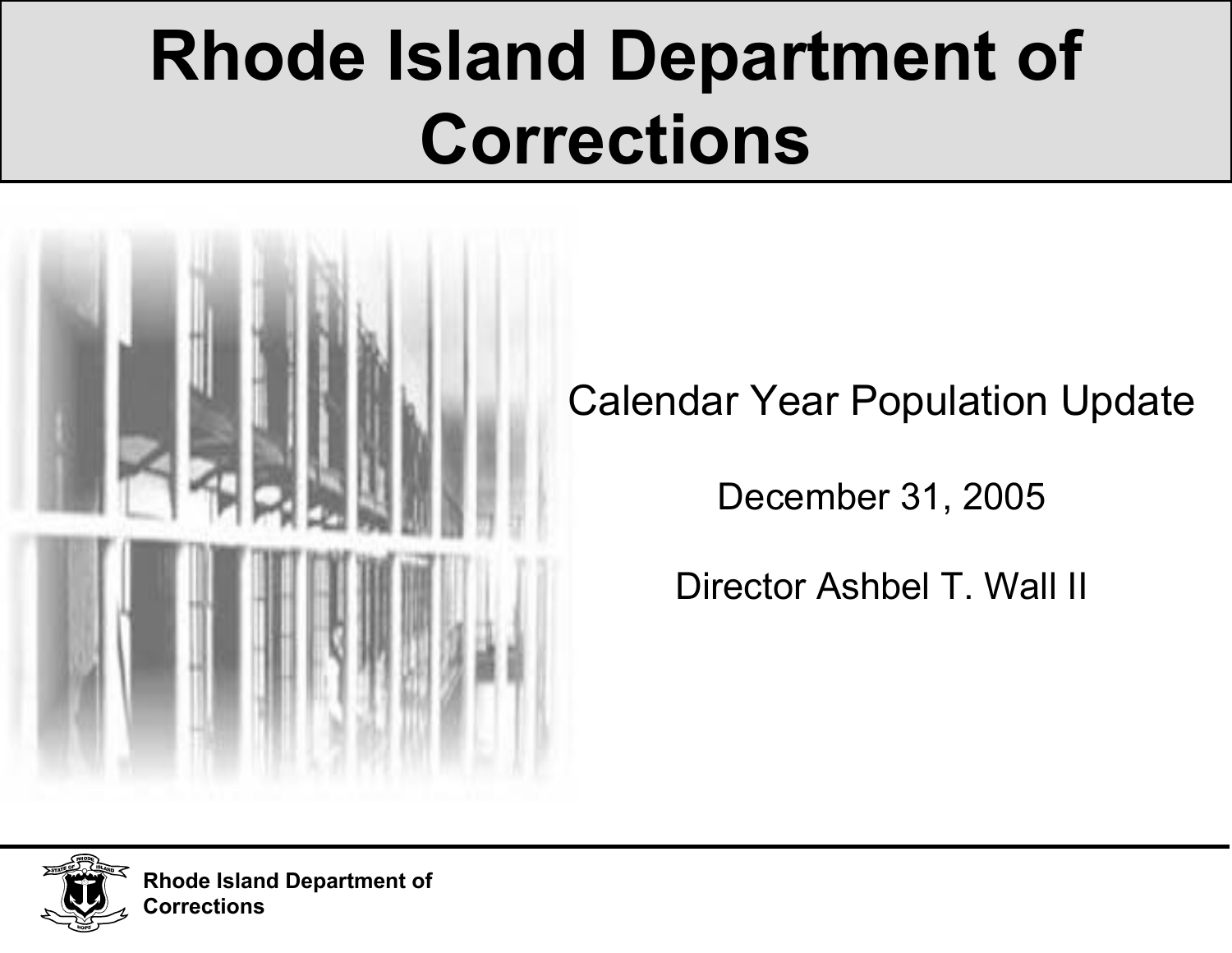

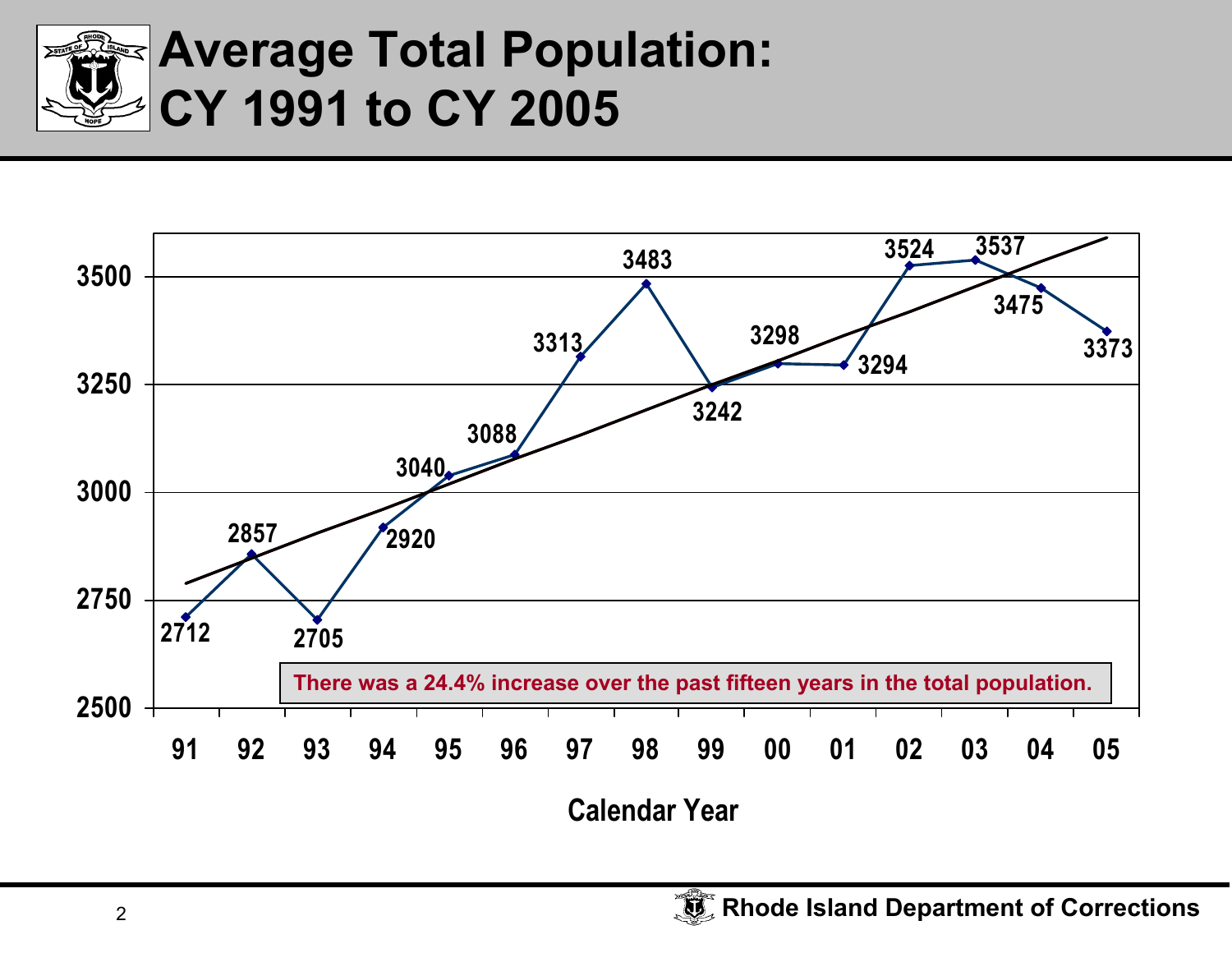

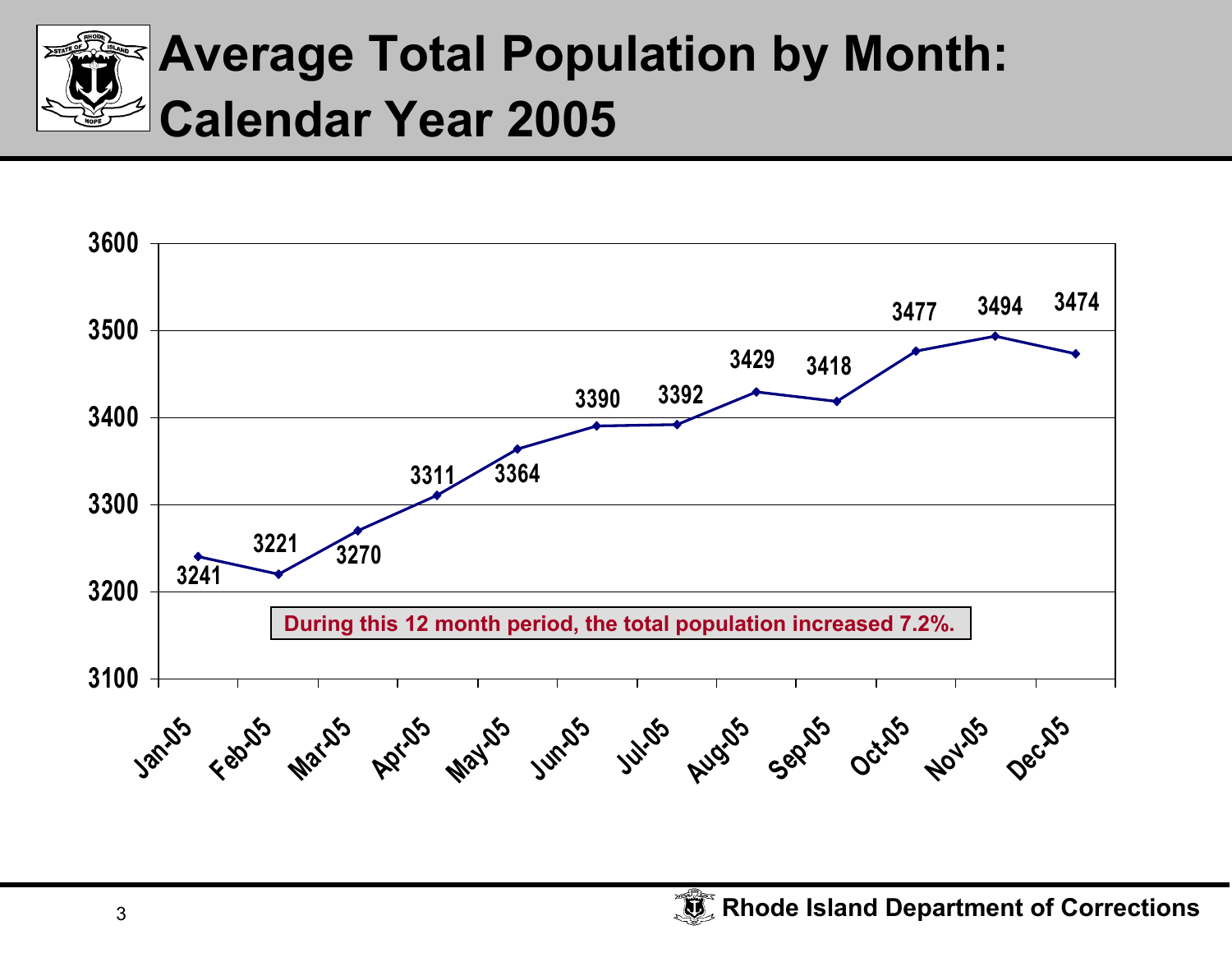

#### **Population Trends During CY 2005 Sentenced & Awaiting Trial, Civil Purge & Detainees**



**Rhode Island Department of Corrections**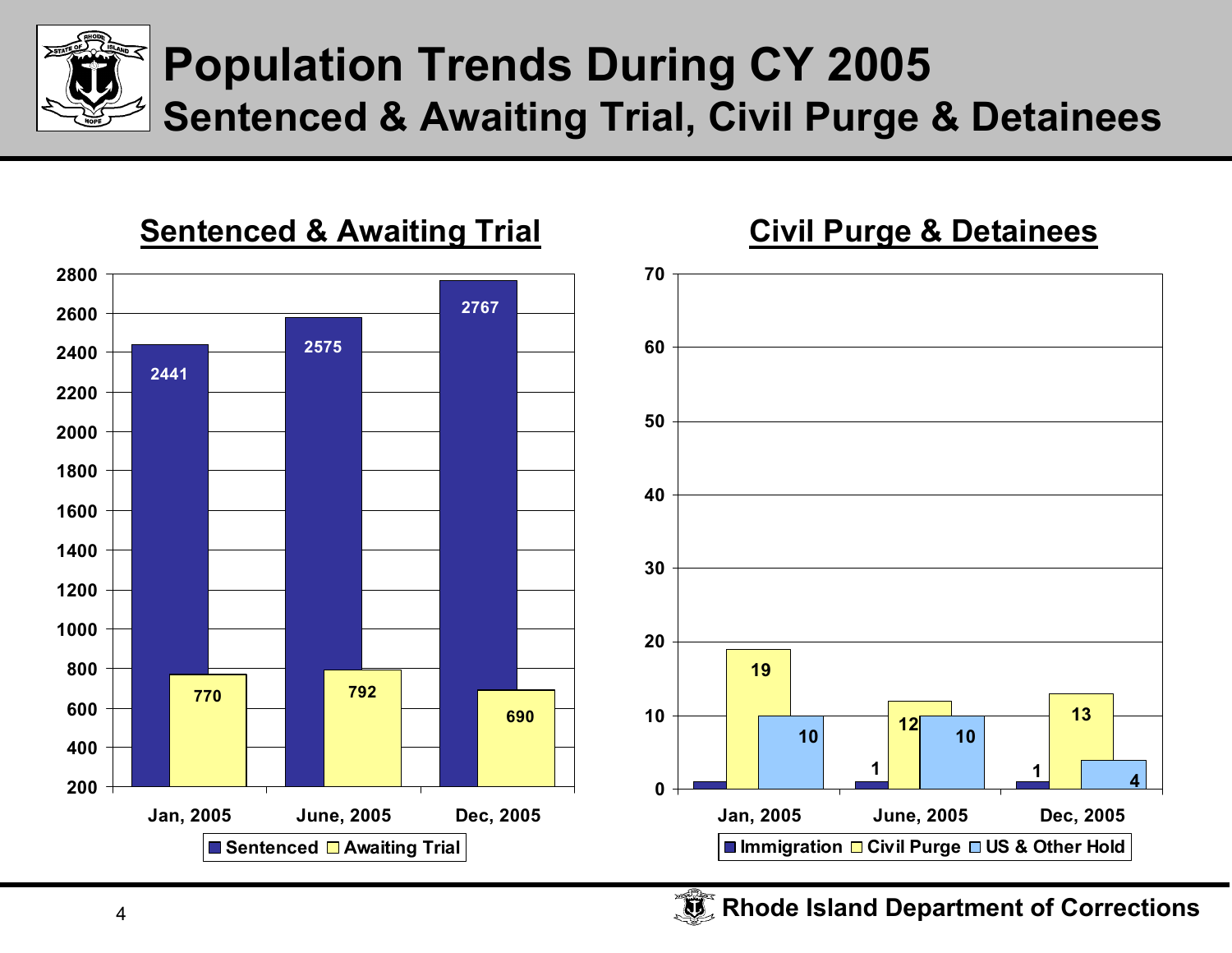

## **Average Monthly Population CY 2005 by Status – Pretrial or Sentenced**

**The RI Sentenced population increased by 13% during the past 12 months.**

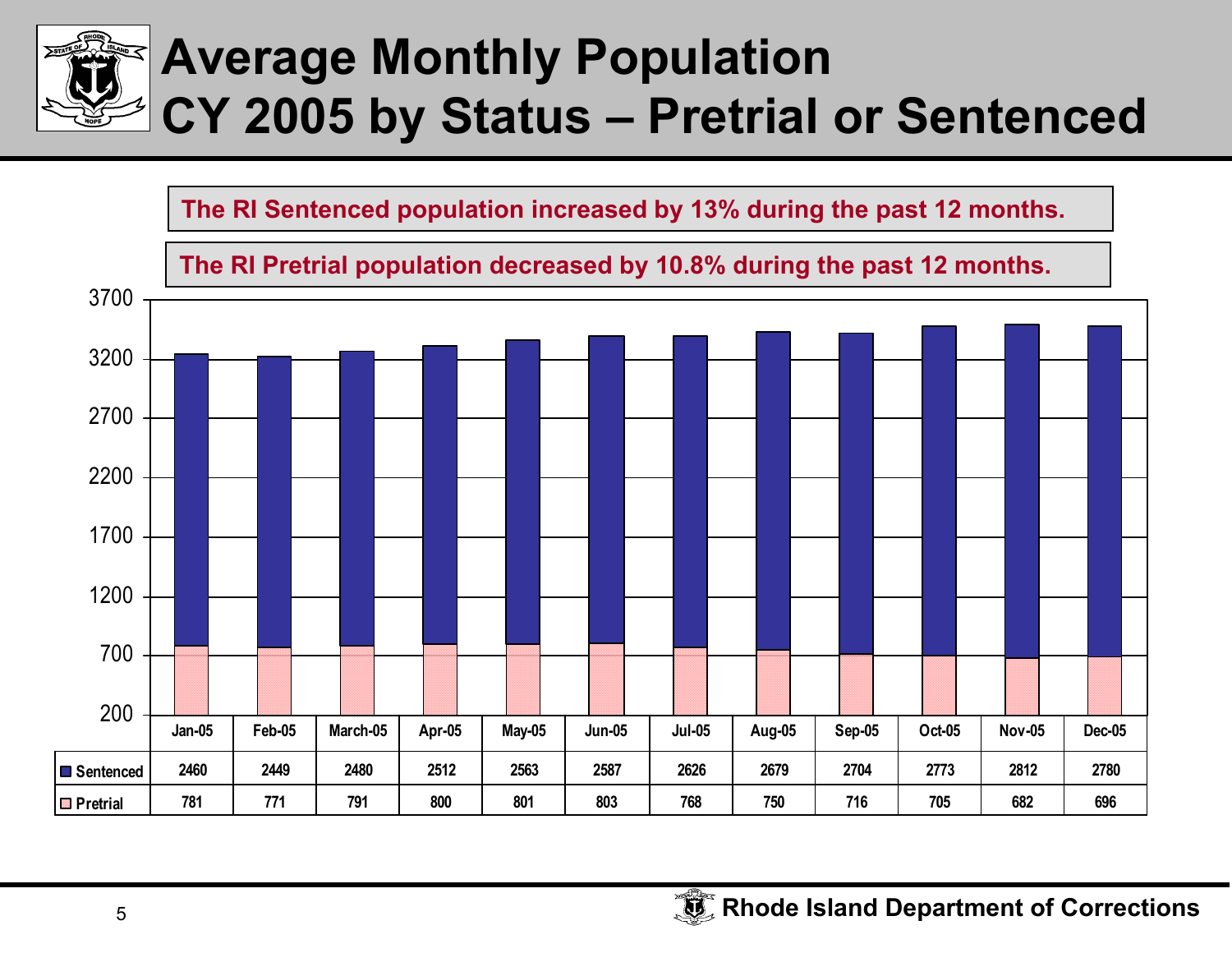

# **Average Monthly Sentenced Population Calendar Year 2005**

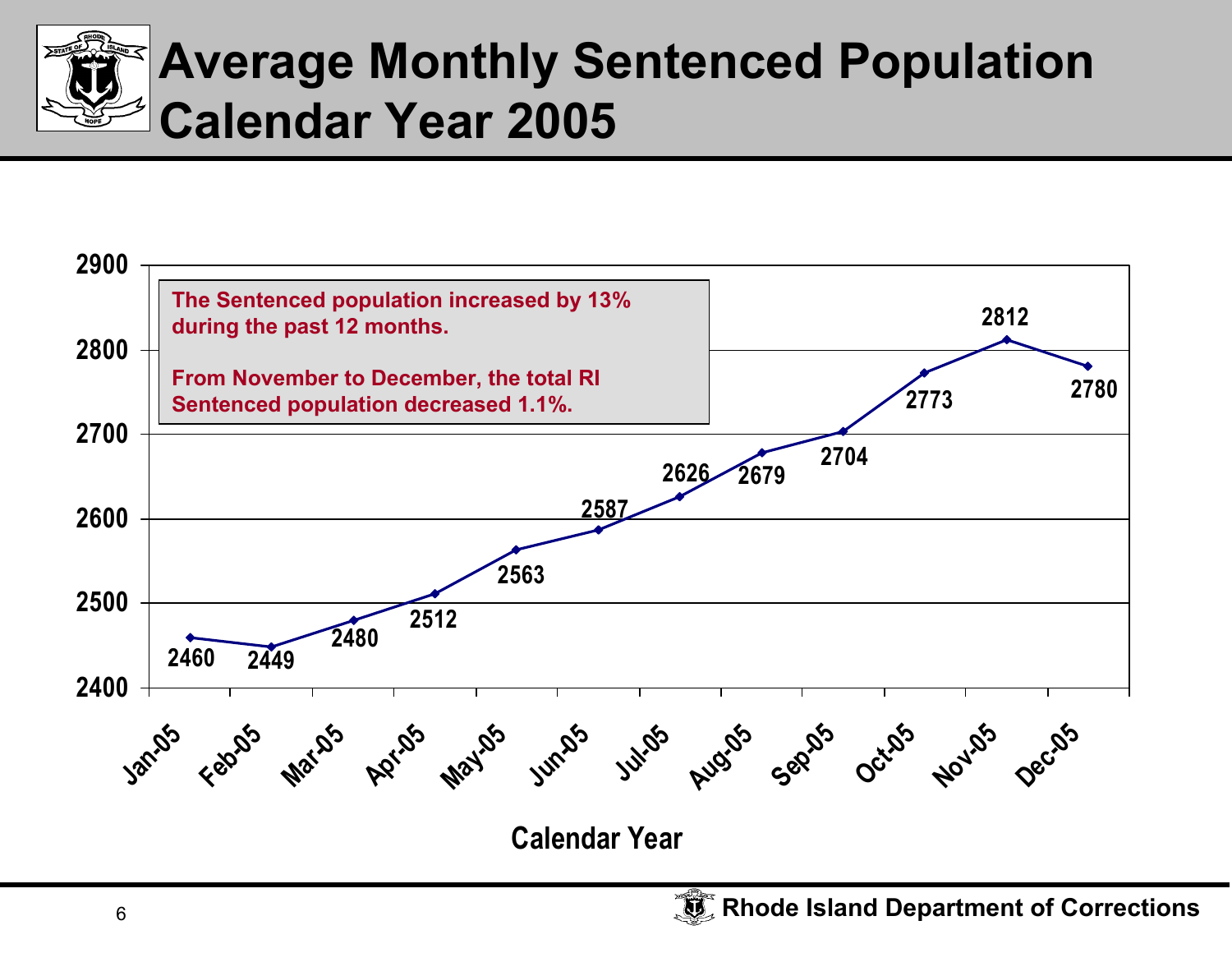



**Calendar Year**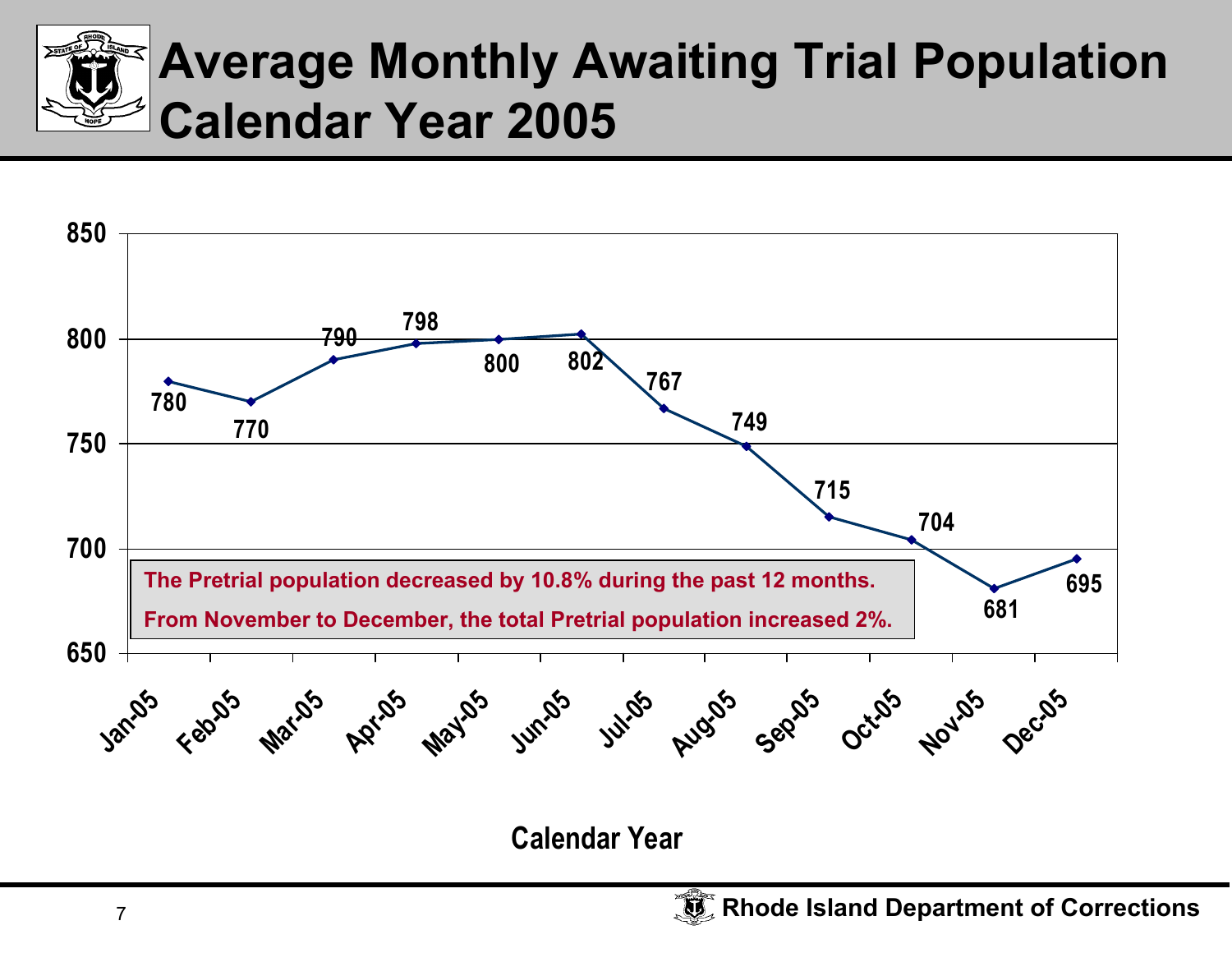

#### **Intake Service Center (ISC) Average Monthly Population CY 2005 by Status – Pretrial or Sentenced**

#### **The RI Sentenced population at the ISC increased by 100% from January t hrough December.**

#### The RI Pretrial population at the ISC decreased by 12.2% from January through December.

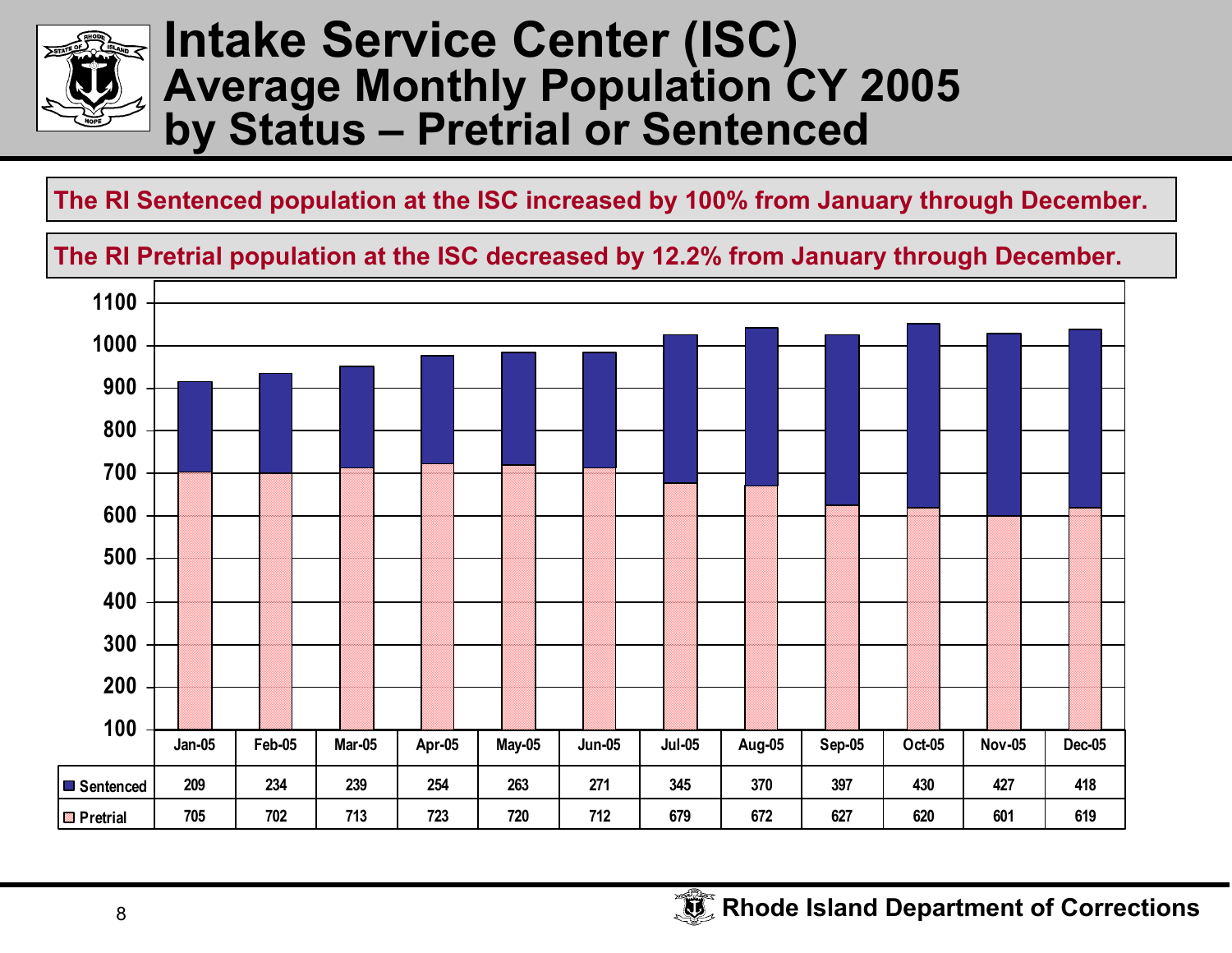

## **Population vs. Operational Capacity December 2005**

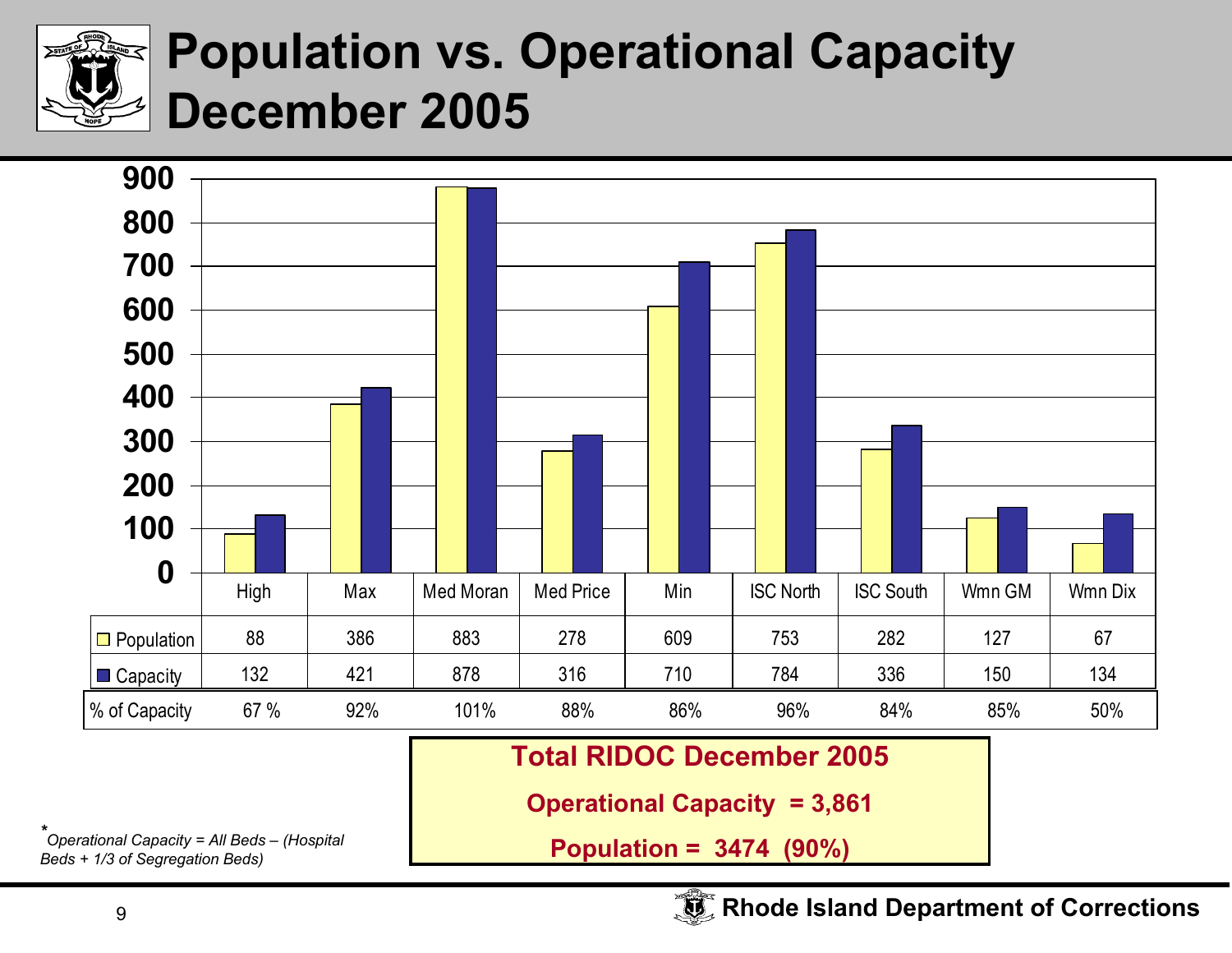

#### **Average Total Probation & Parole Population CY 1996 to CY 2005**



\*Total population includes active and suspended supervision case s.

As of December 31, 2005, there were 20,063 RI offenders under the supervision of Adult Probation & Parole living on the streets of RI.

The remaining 6,414 offenders are: - currently incarcerated (2077) - being supervised by another State (1015)<br>- residing in another State (1864) - have been deported (463)

- residing in another State (1864)
- 
- 
- paroled to immigration or other jurisdiction (35)
- residing in another State (1864) - have been deported (463)<br>- 470 out of state offenders being supervised in RI - paroled to immigration or o<br>- another 183 offenders for whom a residential location was un
-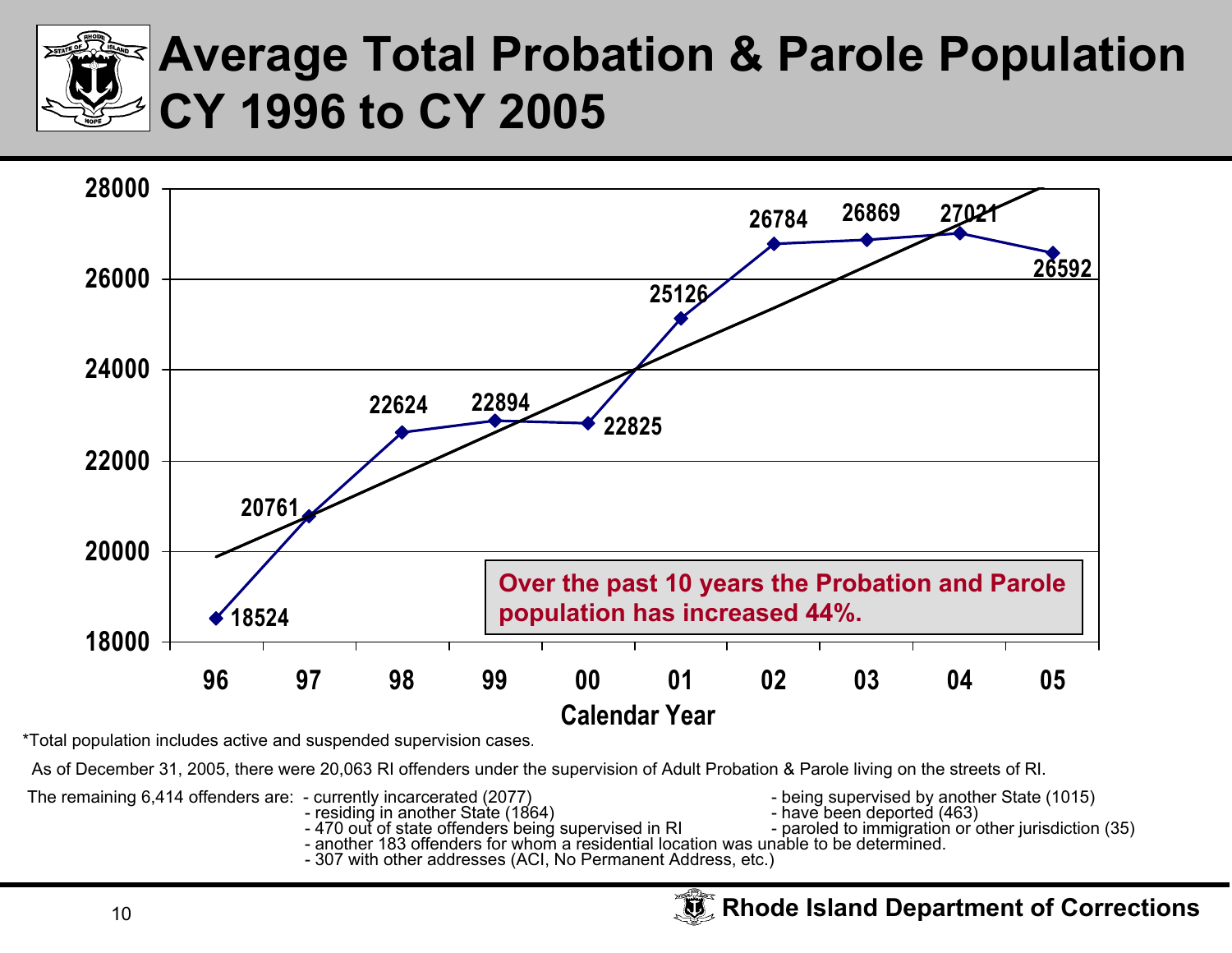

### **How does the RI Probation & Parole Population compare?**



**RI ranks 2n<sup>d</sup> in th e natio n in t h e number of probationers per 100,0 0 0 adult residents.** 

**RI ranks 2n<sup>d</sup> in t he Northeast only to Massachusetts with 3301 probationers per 100,000 adult resid ents.** 

*Data provided by Bureau of Justice Statistic s Bulletin: "Probation and Parole in the United States, 200 4"*



In 2002 (most recent year for which there is national **data available), RI had more than 2 times the natio nal average casel oad si ze.**

#### **Due i n part to administrativ ely banking cases, RI's active sup ervision caseload size has decreased 24%from 2002 to 2005.**

*Data provided by Criminal Justice Institute:*

*"Corrections Yearbook , 2002"*

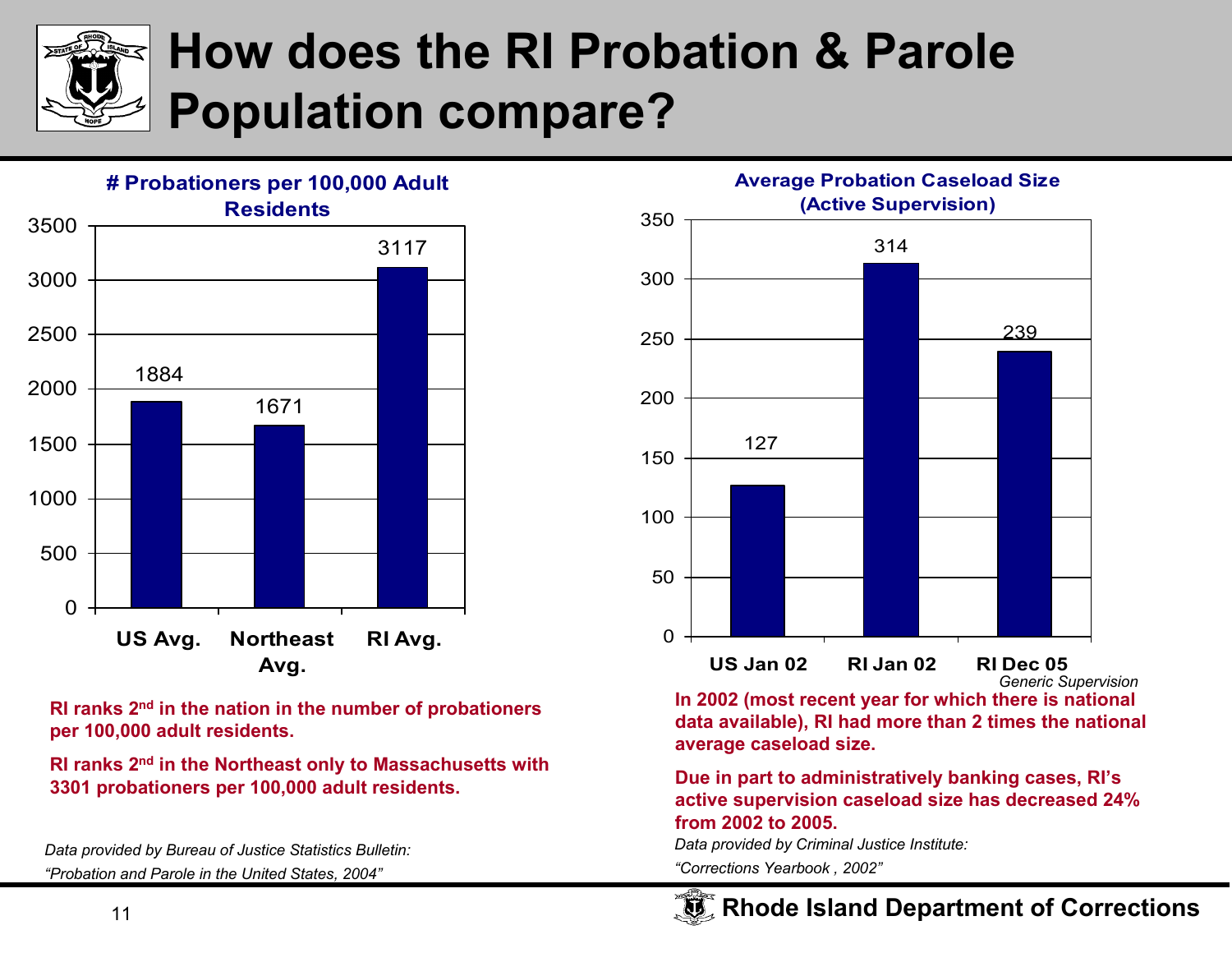

#### **Number of Offenders on Community Supervision per Square Mile as of December 31, 2005**

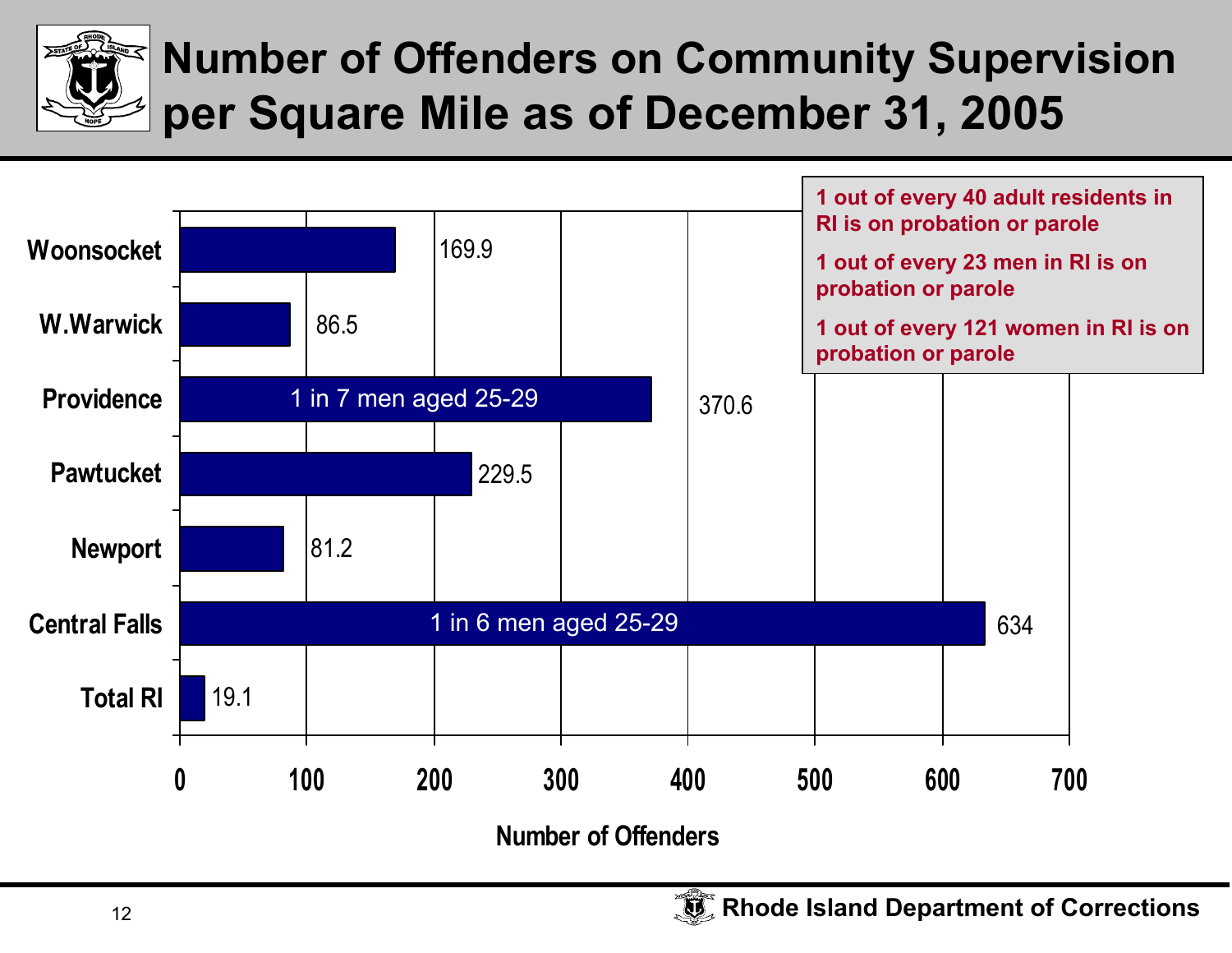



**Calendar Year**